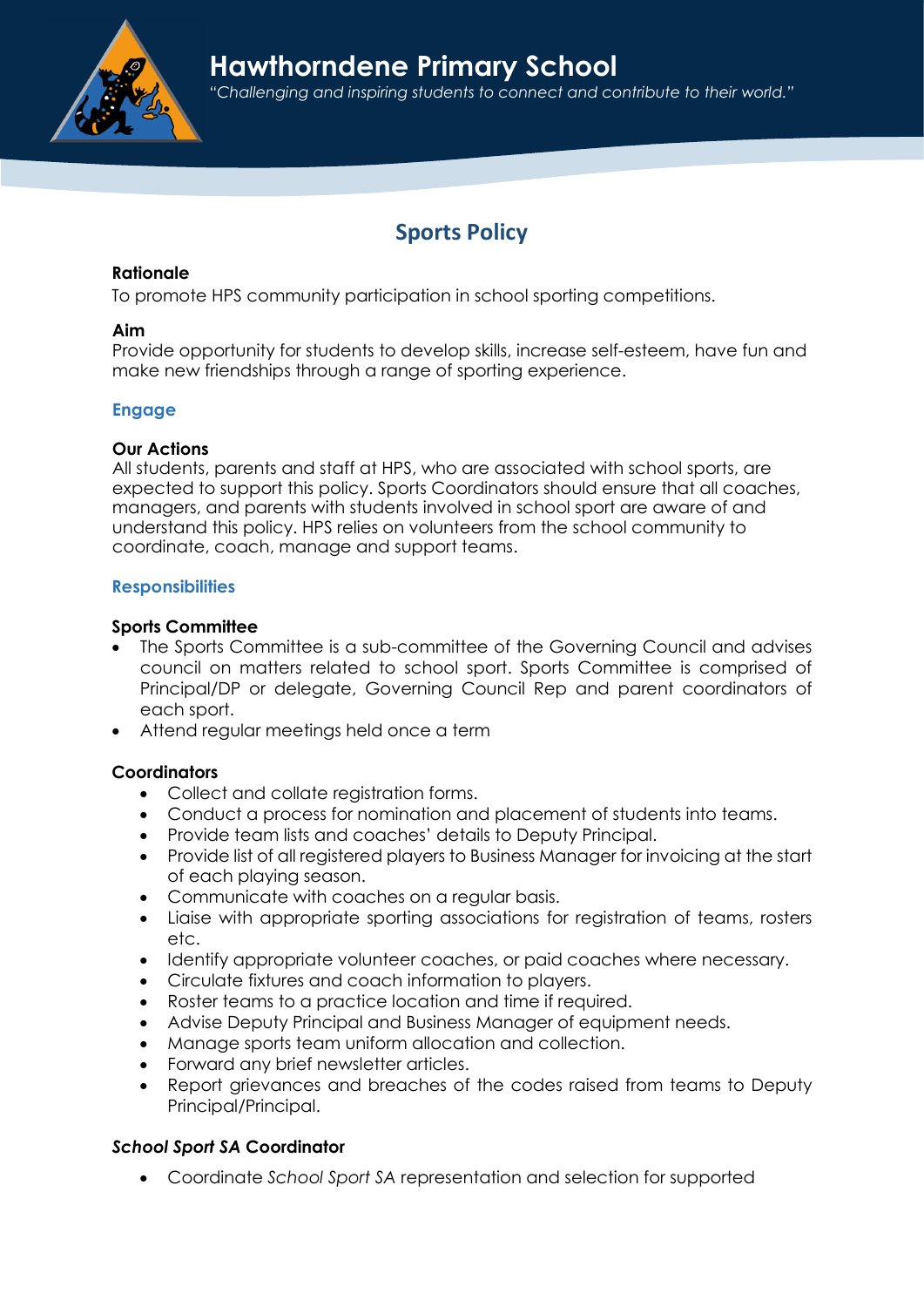events, as a part of the Southern Heights District. Sponsored events may differ from year to year dependent on participation dates and student numbers.

- Publish a calendar of events supported by the school to the HPS community via the school newsletter/Skoolbag.
- Ensure the release of information about School Sport SA events in a timely manner, giving students reasonable time and expectations for preparation.
- Consult with coaches of relevant teams if applicable.
- Organise permission forms and transportation ( if applicable) to School Sport SA events that are supported by the school.
- Communicate the Transportation Guildelines to parents/volunteers.

# Team Managers (when applicable)

- Appointed by coach to assist with team organisation.
- Forward any brief newsletter articles.
- Keep medical and contact information at games.
- Advise on equipment needs.

# Coaches

- Maintain a basic duty of care during practices, ensuring all players are collected at the end of the session.
- Keep names, parent contact information and medical information for all players.
- If a child is absent from after school training with no notification, coaches are to contact the front office to follow up the child's whereabouts.
- Manage practice sessions and decide when to cancel.
- If cancelling practices or matches in extreme or inclement weather give reasonable notice to parents. If practice is immediately after school and a parent cannot be contacted the child may be booked into OSHC by front office staff.
- Ensure that equipment and facilities are safe for players to use.
- Ensure that a basic first aid kit is available
- Remove any player with open wounds from the game or practice to receive treatment.
- Call an ambulance in the absence of a parent in the event of serious injury or illness
- Follow the advice of a doctor in determining when an injured player is ready to play again.
- The scheduling and length of practice times and competitions should take into consideration the maturity level of the children.
- Provide advice to School Sports Coordinator about SAPSASA selection when applicable.
- Report unresolved problems or grievances to Sports Coordinator.
- Roster players to create fair playing time or to notify when a player is rostered 'in turn' to not play.
- Be reasonable in your demands on the young players' time energy and enthusiasm. Remember that they have other interests.
- Teach players the rules of the game.
- Group players according to age, height, skill and physical maturity whenever possible.
- Encourage all players to have fun and enjoy, winning is only part of it.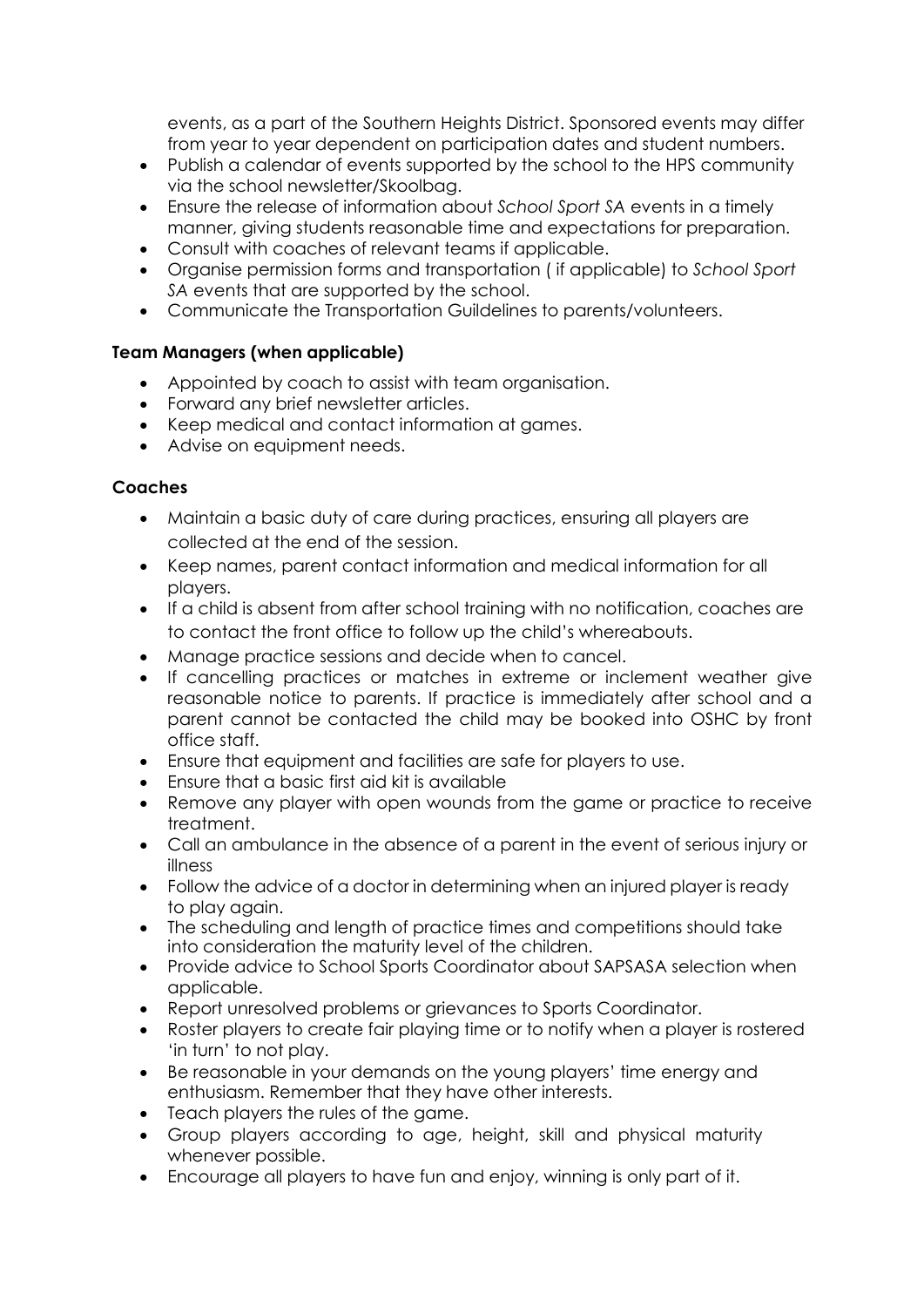- Model appropriate behaviour.
- Develop team respect for the ability of opponents, as well as for the judgement of umpires and opposing coaches.
- Remember that children need a coach they can respect. Be generous with your praise when it is deserved and set a good example.
- Make a personal commitment to keep yourself informed on sound coaching principles and the principles of growth and development of children.

#### Players

- Play for the FUN of the game
- Play fairly, safely and by the rules
- Respect your coach, team-mates, umpires and opponents
- Abide by all umpires' decisions during a game no discussion is to take place between players and umpires
- Practice positive and respectful behaviour, inappropriate behaviour is not tolerated and you will be asked to sit out.
- Treat all players how you would like to be treated.
- Display good sportsmanship and encourage others.
- Players who **significantly** breach school behaviour codes during matches or practices will be referred to the Principal/Deputy Principal and will receive the following consequences:

1<sup>st</sup> breach – one match exclusion 2<sup>nd</sup> breach - three match exclusion 3rd breach - remainder of season Players cannot attend any practices or matches for any sport during exclusion

#### **Parents**

- School Sport is an after-hours activity and therefore the ultimate duty of care lies with the parent.
- Encourage playing by the rules, respecting others and playing for enjoyment.
- Respect the coaches and umpire's judgements.
- Support all efforts to remove physical and verbal abuse from all sporting activities
- Help your child work towards skill improvement and good sportsmanship.
- Reinforce good sportsmanship at all times
- Model appropriate behaviour when at practices and games.
- Look for opportunities to assist the players, coaches and team managers.
- Drop off and collect your child from practices and games at the appropriate time.
- Ensure your child wears safe and sun-smart clothing.
- Care for and return washed uniforms promptly at the end of the season.
- Pay fees promptly when invoiced.

#### Registration

- All students intending to register for a school sport must complete the registration form prior to the start of the season.
- Summer Sports are generally considered to be term 1 and 4 and winter sports are terms 2 and 3. Players are required to commit to participating both terms.
- An information will provide details of the sport, the levels of competition, venues and the subscription fees required.